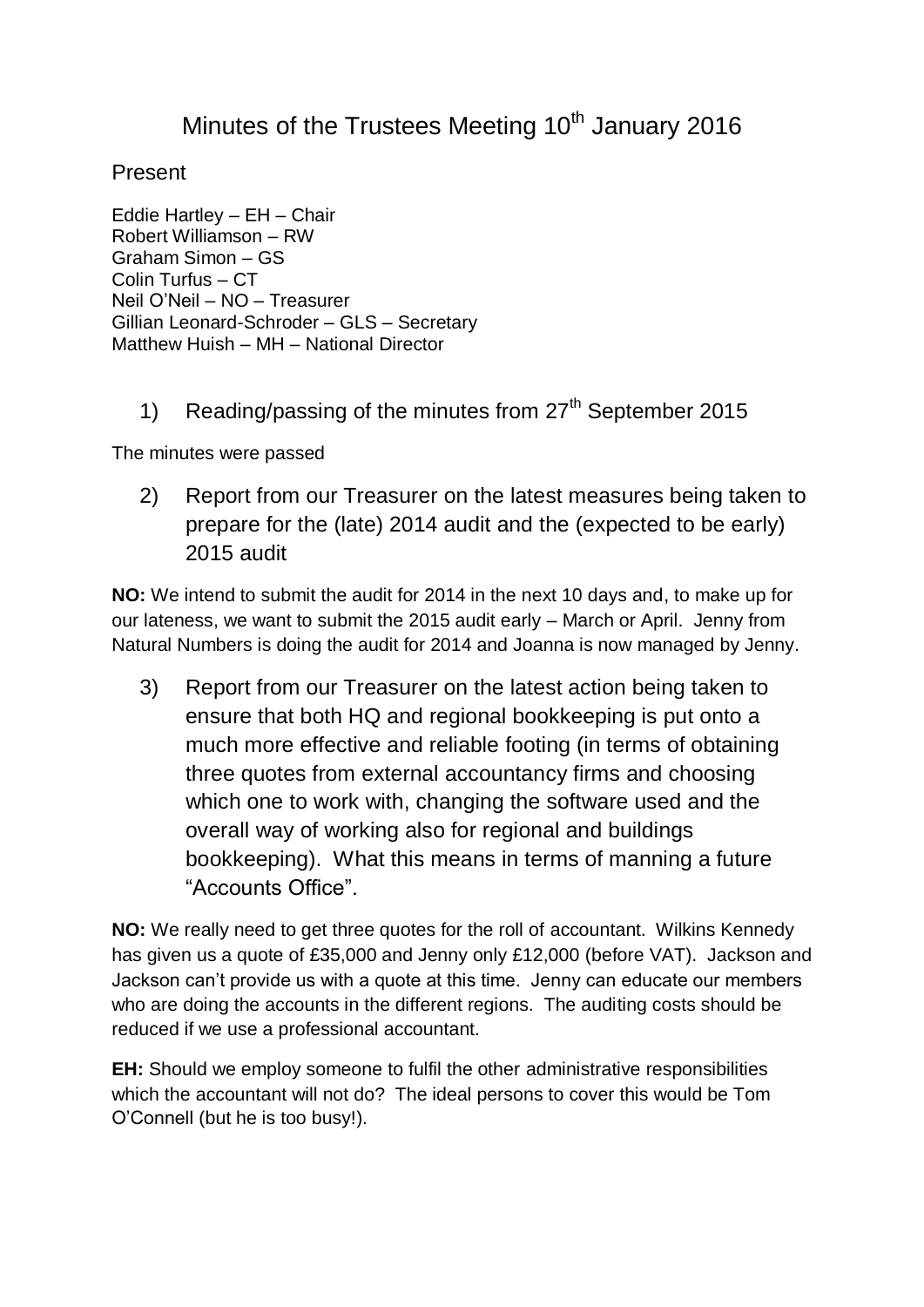4) Report on the FC HQ global budget allocation meeting held on 25/11/2015 (NO or EH)

**EH:** A fund of up to 0.5% of the value of the buildings should be built up and set aside for upkeep. We have about £60,000 set aside at the moment. However, surprisingly the people in charge of the properties are not applying for funding although there must be repairs which need to be done. We need to send someone round to all the properties and make a summary of the works that need to be carried out on them. Either Clive Pollit or William Bortnichuk could do this and report back to Tom O'Connell (a property manager himself). A circular could be sent out to all property managers asking for their ideas on what repairs are needed so that nobody feels criticised.

5) Since the sums involved are in excess of £50,000, discussion about the imminent setting up of a National Council and NC Budgeting Committee which could preside over spending of up to £100,000 in available funds (after ratification by the National level FC)

**GS:** The FC needs to decide on the spending of the Easement Fund of £150,000. This is non-recurring income, so it should be spent on specific projects, not salaries.

6) Report on the current status of European Office no longer being part of FFWPU UK from 01/01/2016 and the results of final discussions with Peter Staudinger (to be had this week) re submission of details of what UK tithing is being used for / also finalisation of the Little Angels debt situation (EH)

**EH:** The European Office (EO) is no longer a part of FFWPU UK. Holy Day donations and the UK Balkan Fund always go to European Office; MH should ask Peter Staudinger why this is. We still need information from the EO about which projects UK tithing money is used for.

**GS:** We need to ask Joanna how much the EO still owes us from the Little Angels visit and could subtract it from the tithing over a year if they do not pay it back now as a lump sum.

7) Report on the current status of difficulties UPF UK (which may no longer be part of FFWPU UK quite soon) has accepting the FC's instructions in relation to reduction of their current budget / future foreseeable grant after becoming a charity; obtaining a list of UPF projects in 2016 which FFWPU